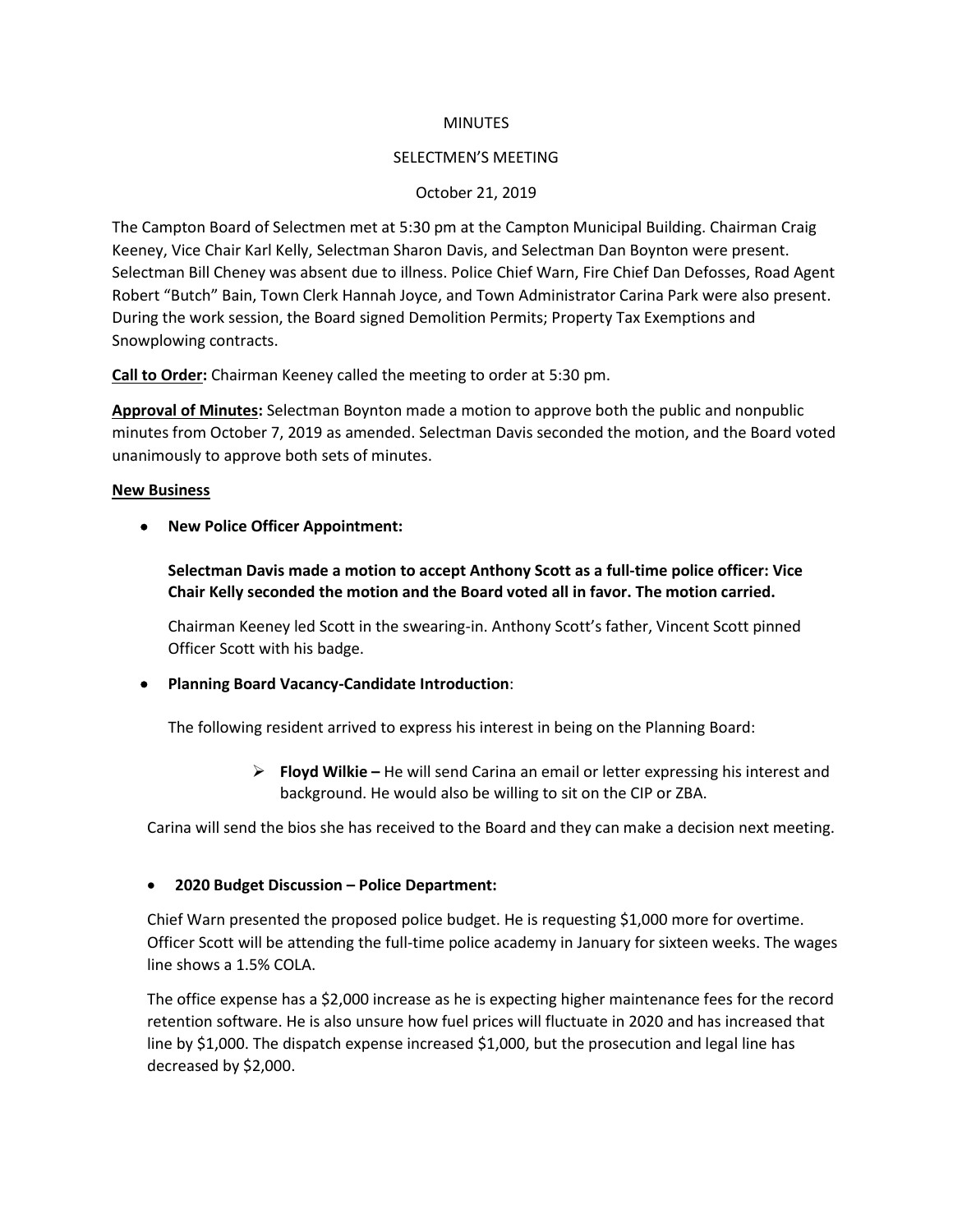Chief Warn also presented two potential warrant articles. First, about nine years ago, the Chief and the Board discussed how often to replace the department's SUV. They decided to do so every six years instead of every three. In October 2020, the 2014 Dodge Durango will be stripped and taken to auction. Chairman Keeney asked how many miles are on the Durango. The Chief guessed around 60,000.

The second article concerns a radio/computer equipment grant – a request for \$8,000 has been made to the CIP. They will only request \$8,000 and \$3,000 will come back after the equipment purchase as a reimbursement. This will outfit the cruisers with mobile data terminals (MDTs) which will allow dispatching through the MDTs. Officers will be able to conduct license checks and crash reports over the terminals instead of over the air. All this software will be provided from the state as long as the department has the equipment to accept it.

Chairman Keeney suggested separating the prosecutor line rather than including it in the police wages budget, because there is an intergovernmental agreement involved with that. The Chief said that the prosecutor is a police employee working for the police department and that it is easier to have the prosecutor position included in the police wages budget.

Carina included insurance, dental and retirement estimates in the budget. She was advised to expect an 8% increase on the Tufts health insurance program, so she rounded up to 10%. Ameritas is the town's dental and vision carrier, and they expect a 5% increase which they will hold for two years. Life insurance will stay the same. Retirement calculation is based on wages, so if wages change that will change as well.

Selectman Boynton expected the prosecution/legal line to go down even farther than the \$2,000 it decreased. Chief Warn said they are going to keep the number as a placeholder as they do have obligations to fill within that line.

## • **2020 Budget Discussion – Fire Department:**

Chief Defosses presented the fire department's budget. He has merged some smaller line items to consolidate the budget a bit. There are two big changes he is proposing. The first is a \$10,000 addition to the vehicle maintenance line.

He also added another eight weeks of overnight coverage through November and December, as holiday season can be busy. Campton's portion would go up about \$12,150 with the percentage change and this eight-week addition.

Chairman Keeney is unsure about adding another eight weeks overnight coverage while we are establishing consistent pay lines for the fire department. Chief Defosses said they are having a difficult time filling the 24-hour coverage, and he is also concerned about employee burnout. He said it is much easier to do 24-hour shifts than get people to come from home.

He also alerted the Board that Engine 3 needed a new fuel tank, which was an extra \$1,000. This came out of the maintenance line.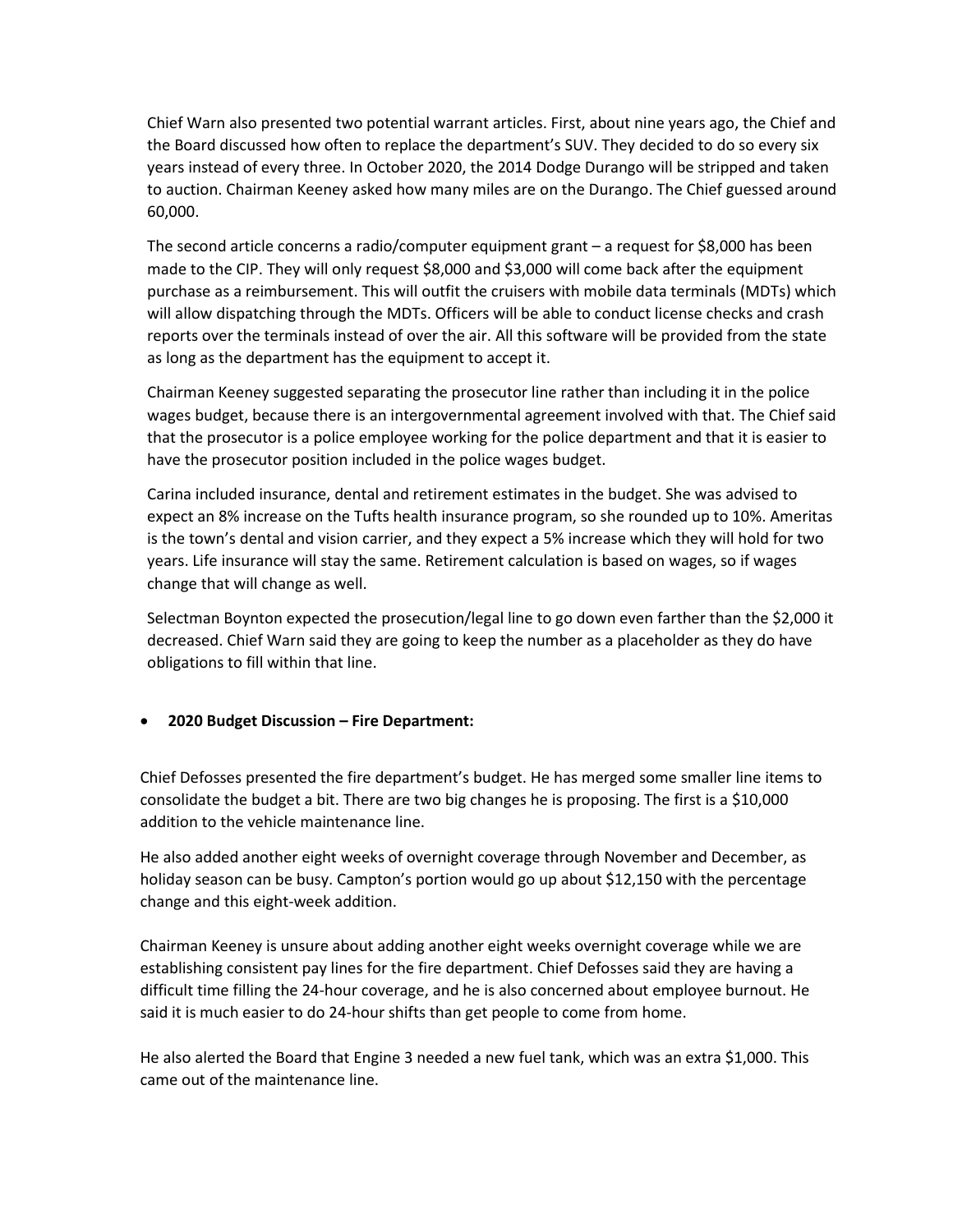#### **Old Business:**

• **Formal Response – Ryder/Windmill Rd. Concerns:** 

The Board presented a formal written response to the questions presented by the Ryder/Windmill Road group. Selectman Davis made a recommendation that the residents take home the Board's feedback and review it.

• **Policy Review –** CTFD Write Off Policy: Chief Dan commented that the FFR is an individual company as well, and that we should make that a little more generic. They will replace word "FFR" with "Campton-Thornton Fire Department's Collection Agents and/or Ambulance Billing Company."

**Selectman Boynton made a motion to accept the write off policy as revised. Selectman Davis seconded the motion. The Board voted all in favor and the motion carried.**

• **New Phone System Quote:** The Board reviewed an updated quote for the proposed new phone system from PHD Communications, a company which works with many local municipalities such as Plymouth and Thornton. The town has two options – the first is to lease the equipment over a three-year term. This would decrease our monthly bill by \$400-\$500 a month. The second option is to purchase the equipment outright for roughly \$12,000. This would decrease our monthly bill by roughly \$950.00.

Selectman Boynton said that if we leased, we would buy and own the equipment for \$1 at the end of the 3-year lease term. The life expectancy is 10-20 years, well beyond the three years. The other benefits with the system are that we will have administrative control, so we do not have to pay or call someone to make necessary changes.

Selectman Boynton said that the system will have a redundant internet to keep the phone system online if the primary internet goes down, and incorporates the panic buttons so that hitting the panic button will ring all the phones in the police department as well as police dispatch.

Selectman Davis made

**Selectman Davis made a motion to buy the phone system outright and use the money from the Durgin Fund. Vice Chair Kelly seconded the motion. The Board voted all in favor and the motion carried.**

The switch will happen in December.

## **Privilege of the Floor:**

Dick McGrath (203 Windmill Rd) requested that if possible, the Board schedule the nonpublic sessions for after the complete public session, as it makes it easier for those interested in attending the entire meeting. Chairman Keeney agreed to look into rescheduling.

#### **Correspondence:**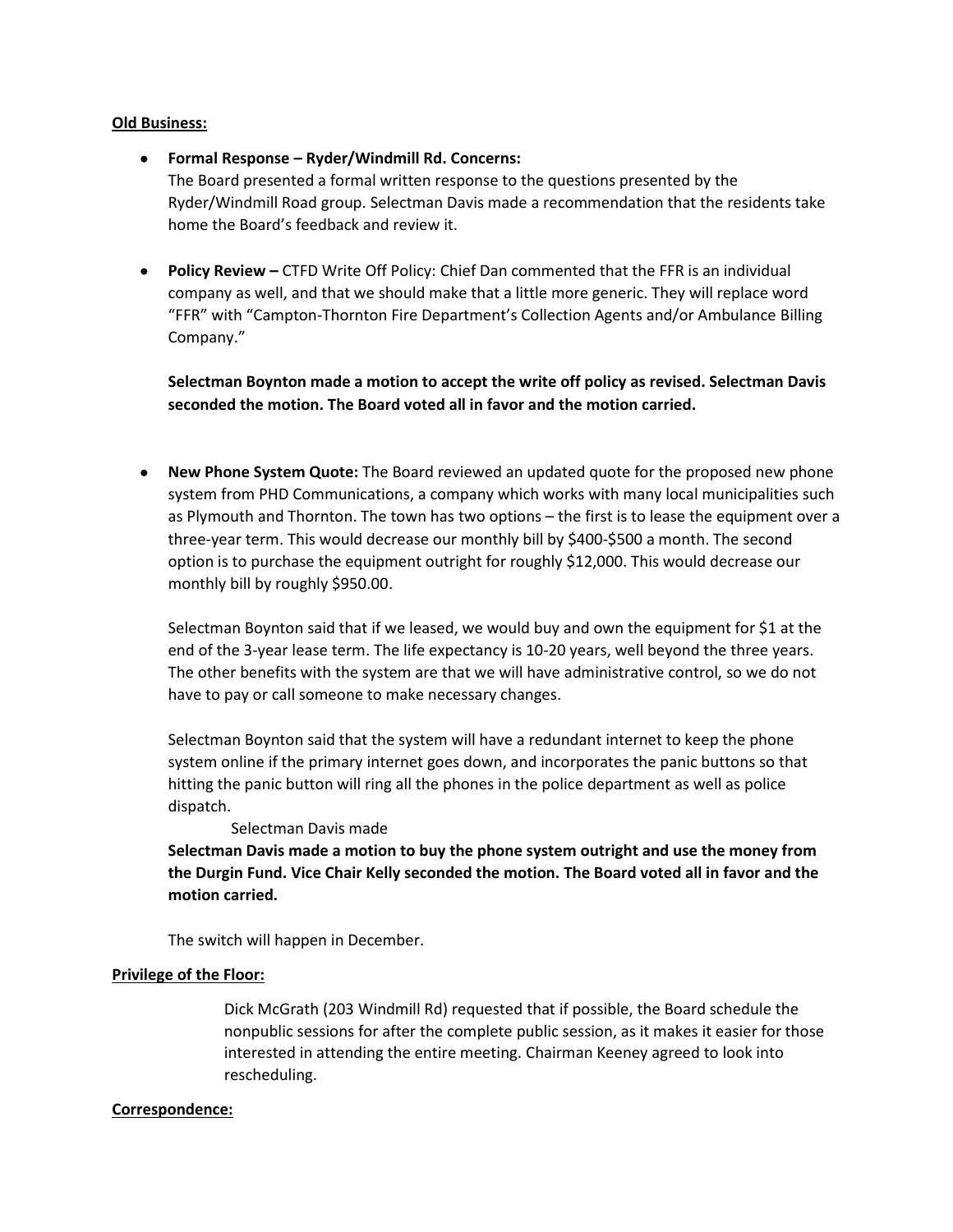**Municipal Aid** - The town received their first payment of municipal aid recently passed in the State's budget. The 2019 disbursement is \$53,588.09. There are two options on how to use the funds; 1 – Use it to reduce the tax rate or 2 – accept it as Unanticipated Revenue and spend it as the Board sees fit. The 2020 disbursement will be a similar amount, however, there are different stipulations on how the funds can be used.

As it is the revaluation year and the town's tax rate is slated to go down, Carina recommended using it as Unanticipated Revenue and possibly allocating the funds toward ongoing projects like the new sheds. Selectman Boynton likes the idea of spending a portion of it on a third-party assessment of the roads.

Carina will schedule a hearing for accepting the aid as Unanticipated Revenue and spending it. This portion is non-lapsing, however, next year they cannot accept it as unanticipated since they know it will be coming.

**2020 Assessments –** The Board has received the 2020 assessed values and letters have gone out to property owners. The assessors are hoping to conduct hearings in the next week for those looking for clarification on their assessed values. In 2018, \$384,146,040 was the town's assessed value. The 2019 projection is \$455,785,000.

Carina received a letter from Rick Tuck about the maintenance on Vintinner Rd. He requested permission to maintain the road himself and asked the town to pay for three loads (60 tons) of ledge pack to be run down the center of the road, after which, he would grade it. The town does not typically allow people to work on town roads. Butch advised that the Highway Department will grade Vintinner Rd. in about a week, so Carina will pass this information on to Mr. Tuck.

One of the homeowners – Cliff Rangnow - from which the town requires an easement for Deer Run Dam asked if a board member could meet him on site to show him where the construction is going to happen. Selectmen Kelly offered to meet with Mr. Rangnow.

#### **Board Concerns and Directives**

Selectman Boynton asked how to move forward with the Campton Cupboard parking situation. He said he and Selectman Cheney met with the store owner and the DOT, and they had some good ideas for a solution. The Board suggested he compile these ideas into a plan, and then the Board will revise it as they see fit. After that, they will present it to the owner.

Selectman Davis asked if there were plans to work on the fire alarm system at the highway garage. Carina will call Central Signal and ask if they can implement 24-hour monitoring.

Vice Chair Kelly asked who was supposed to find a contractor for the town clerk's generator. Carina replied he was.

Chairman Keeney said he spoke with Tim Saulnier about fixing the highway garage floor and Tim is going to do it.